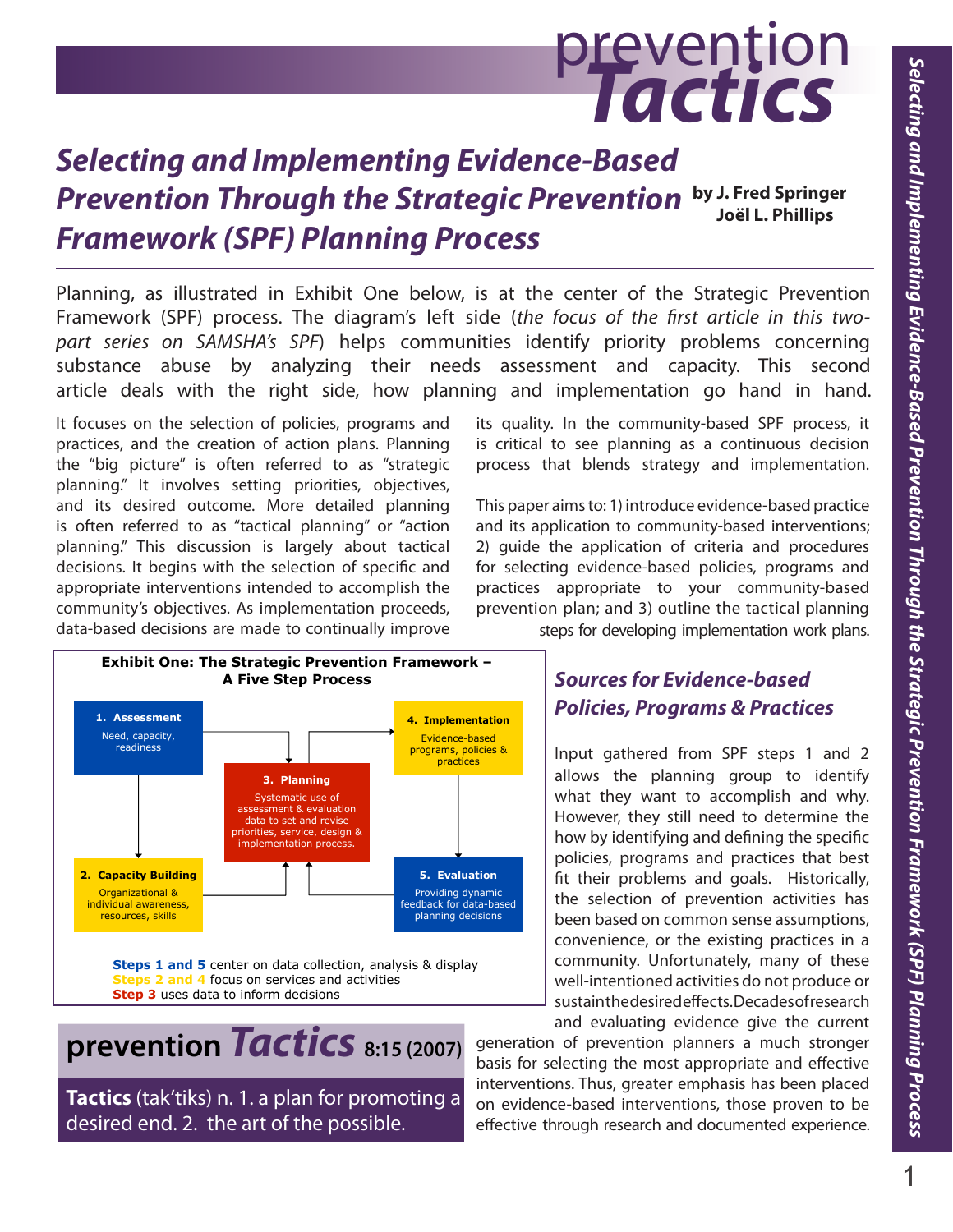Resources for finding evidence-based interventions are increasingly available, and they include the following<sup>1</sup>: 1) sponsored lists or registries;

2) research articles and reports in peer-reviewed journals; and

3) documented effectiveness.

They are discussed below, along with the advantages and disadvantages that need to be considered.

**1) Sponsored lists or registries** are typically sponsored by federal agencies. They identify and describe policies, programs or practices that meet specified standards of research rigor in producing desired outcomes.

#### Advantages:

- Interventions have met specified criteria for evidence
- $\bullet$  Interventions are sufficiently and clearly articulated and described to support replication

#### Disadvantages:

- Interventions are mostly amenable to standard research design and proof (e.g., direct interventions with individuals are overrepresented, environmental and community-based interventions are under-represented)
- $\bullet$  Limited in the number of intervention options
- Relatively weak in evidence concerning their local applicability

More and more, federal lists and registries have become a valuable resource for evidence-based practice. However, they should not be considered as the "gold standard", meaning other sources must be considered.

**2) Research articles and reports in peer-reviewed journals** (or other credible scientific publications) also constitute a viable source. Although evidence from this source has been screened for scientific rigor through the peer review process, the criteria may vary and are not as clearly articulated compared to those found in lists and registries. One of the advantages of this source is the wide arrary of study formats it offers. Multi-site evaluations, meta-analyses, and systematic literature reviews help identify core practices that are proven to be effective across diverse settings.

#### Advantages:

Uses a variety of research methods that provide valid information beyond what the standard lists

#### **SAMHSA's National Registry of Effective Programs and Practices**

NREPP (http://modelprograms.samsha.gov) is the largest registry for prevention programs and practices. It has been re-designed as a decision support system that facilitates searches for a broad range of interventions that meet particular needs. NREPP allows a variety of evaluation designs to be voluntarily submitted for review. Moreover, SAMSHA provides a variety of assistance and support for promising interventions to develop evidence that will meet NREPP criteria. To make it to the NREPP list, research must meet three threshold criteria, as follows:

- 1. Must demonstrate one or more positive behavioral health outcomes for individuals, communities, or populations credited to the intervention.
- 2. Results are documented in a peer-reviewed publication or a comprehensive evaluation report.
- 3. Adequate guidance documentation (e.g., manuals, training materials, tools) are available to support proper implementation.

#### recognize as rigorous

- $\bullet$  Provides multi-site studies and reviews that focus on specific core practices, skills, or principles of effective prevention rather than whole programs
- $\bullet$  Provides a large information resource that allows planners to identify information relevant to their particular context, e.g., cultural group(s), community characteristics

#### Disadvantage:

Requires greater expertise to interpret its relevance and applicability to the planning process

Thus, challenges for planners include:

- Assessing the strength of evidence (how effective is a particular practice?)
- $\bullet$  Teasing the specific design of policies, programs and practices, often generalized in brief research reports and journal articles

**3)** Given the inevitable gap between research findings produced in specific contexts, and the diversity of conditions in real world applications, SAMHSA has recently recognized **documented effectiveness** as a third source of credible evidence-

 $<sup>1</sup>$ Much of the information in this section is adapted from Identifying and Selecting Evidence- Based Interventions, SAMHSA's</sup> recent Guidance Document for the Strategic Prevention Framework state Incentive Grant Program (January, 2007). This document provides valuable background and greater detail concerning many of the points highlighted in this Prevention Tactic.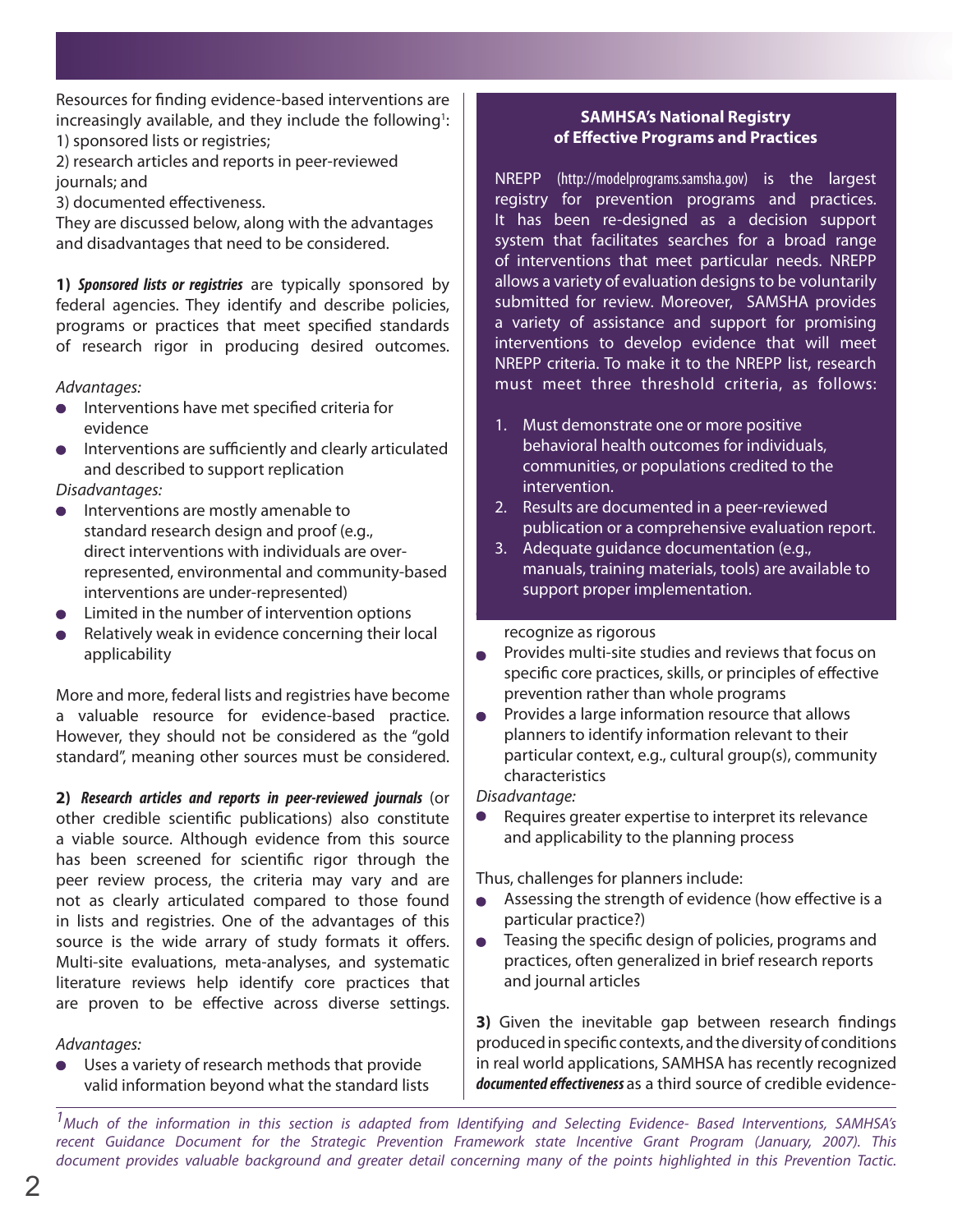based practice. This approach is primarily justified as particularly important for multi-faceted, communitybased interventions that must be appropriate to diverse and specific local conditions. Documented effectiveness as an approach to selecting evidence-based practice is defined by procedure more than by a specific source of credible evidence. Documentation consists of meeting three criteria: a) basing identified intervention in a conceptual perspective (theory), validated by research to be effective, b) documenting interventions in relation to similar interventions that are evidence-based; and c) documenting consensus among informed experts (including community members) that the intervention has an evidence base and meets the needs of the community.

#### Advantages:

- $\bullet$  Grounds the selection process in the reality of each community
- $\bullet$  Reinforces the critical planning steps of developing a clear conceptual framework for interventions (e.g., developing a logic model)
- Involves community members and stakeholders in a systematic, evidence-based decision process
- Disadvantages:
- Requires extensive decision making and documentation that create resource demands beyond those that are readily available to the community
- $\bullet$  Requires a willingness to systematically engage the realities of the decision process and the complexity of fitting interventions to community capacity
- **•** Places a premium on effective leadership to bring  $\begin{bmatrix} a & b \\ c & d \end{bmatrix}$  a three-stage process of ensuring that in

the process to fruition

In many ways, documented effectiveness complement lists and literature sources by carefully applying evidence in community planning.

No one source of evidence-based policies, programs and practices provides a gold standard for prevention planners. Simply put, the scope of interventions covered by list and registries are limited and thus, needs to be adapted locally. On the other hand, the strength of evidence culled from research reports and journal articles requires interpretation since they typically do not provide detailed quidance on intervention design and implementation. Documented evidence requires a careful process of conceptual development (e.g., a logic model reflecting a valid theory of change), consideration of existing evidence, and expert consensus. In short, selecting evidence-based practice requires a reasoned procedure, and not simply picking a packaged product off the shelf. The following section outlines practical steps that are necessary in developing evidencebased interventions that meet the community's needs.

## **Selecting Evidence-Based Interventions that Fit Your Community and Goals**

Selecting evidence-based policies, programs and practices requires a careful process of matching intervention type and evidence with a community's identified problems, goals, context and capacity. Figure 2 depicts a three-stage process of ensuring that interventions

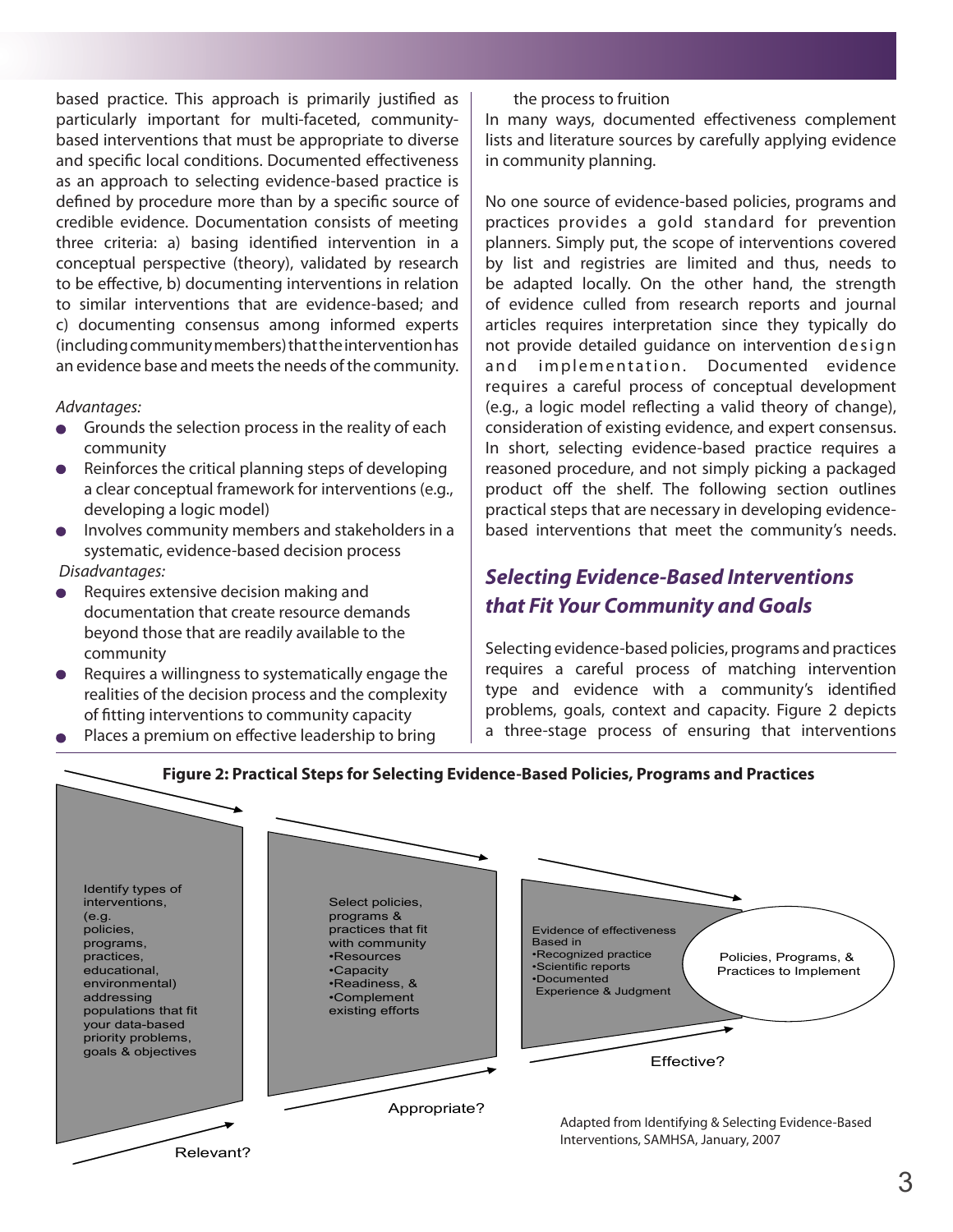are relevant, appropriate and potentially effective.

**1. What types of interventions are relevant?** The first step in developing evidence-based intervention is establishing a logical link between the problem and the proposed intervention. This step is conceptual, involving broad thinking by planners in matching intervention approaches with the community's goals. It is more strategic than tactical. For example, it aims to address specific consequences, such as alcohol-involved crashes among youth, environmental interventions focusing on enforcement may be relevant. If the intent however, is to reduce the prevalence of underage drinking, this type of environmental approach would be less relevant. Interventions must be appropriate to the participating populations; ensuring cultural relevance is essential. This may require modifying universal, selective or indicated intervention guidelines. Such decisions set the parameters for evidence-based practice based on what is relevant to the identified priority problems and goals.

**2. What types of interventions are appropriate?** A second critical consideration is the community's stage of readiness and capacity. The selected policies, programs and practices must be feasible enough to meet the financial, organizational and human resources available. For example, if the coalition is composed of human services providers and participants who are motivated by working directly with youth, environmental policies focusing on advocacy and political influence may not be viable. Similarly, interventions that exceed financial capacity will not be appropriate. Emphasis on appropriateness within the many available options are important. The planning process will be hollow and impractical without this crucial match between planned activities and community context, willingness and capacity.

**3. What is the evidence of effectiveness?** The final stage in the selection process is to ensure that there is evidence to support the effectiveness of the relevant and appropriate intervention(s) being considered. The degree of evidence should be sufficient to support action. Moreover, intervention support should be available through lists and registries, published science, and a process of assessing documented effectiveness.

In summary, Figure 2 depicts steps that can be used to incorporate proven programs, the research literature, and documented effectiveness into community planning. This is to ensure that these important sources of evidence based policies, programs and practices match.

### **Developing Tactical Plans**

Once the intervention(s) have been selected, the next step in the planning process is tactical, i.e. providing a specific quide to action. The tactical plan, or the work plan, helps make programs coherent and effective. By providing the blueprint and principles, it aims to help the staff understand the following:

- The goals of the program and the problems it will address
- Why these are important in the community
- Why the planned activities were selected as effective ways of ameliorating these problems
- How to implement the planned activities in day to day policy and practice.

The final planning step of developing a day to day action plan should have specific timelines. It should specifically identify who is responsible for a set of defined tasks. This can be an onerous task, but it is absolutely necessary.

It is important to remember that the action plan is **always** a work in progress. It should be reviewed at least annually and adjusted to fit the current environment. Continuous monitoring and evaluation provides important input to the living work plan by constantly updating and strengthening it. Political support might fade or even increase, a new funding source may be discovered, a school might close, a key stakeholder might retire. All these mean one thing. The situation is always fluid and the action plan should be modified accordingly.

#### **Elements of a Work Plan**

The following components are examples of what should be included in an action plan.

**Recruitment.** Evidence has shown that the fit between an intervention and the needs of participants is crucial, especially when programs are designed for youth, families or community members at high risk, the methods of outreach and selection for participants are very important. Criteria for selection of participants and how these will be applied need to be carefully planned.

**Staff Recruitment and Training.** Research has also shown that the fit of staff skills and orientations is a key indicator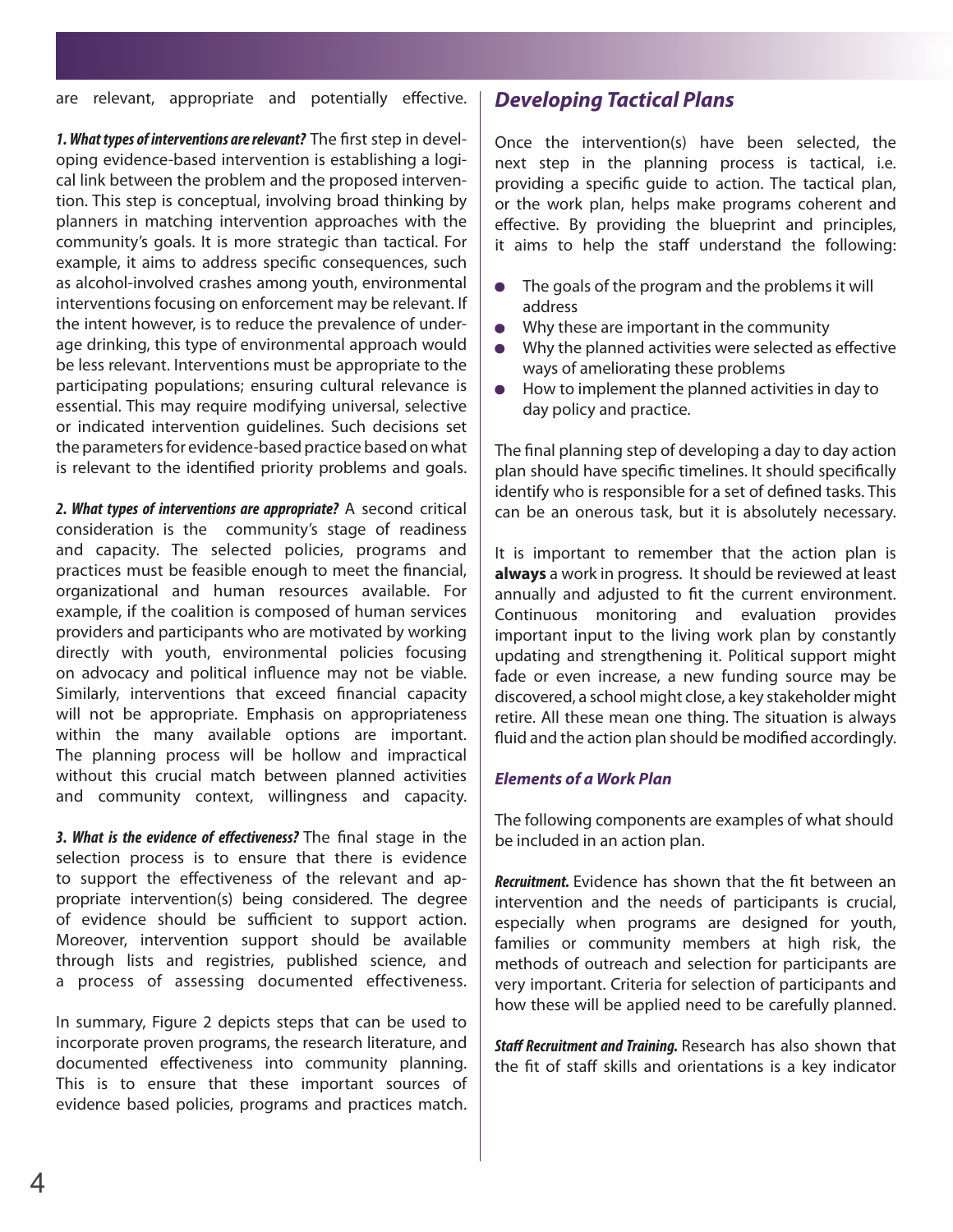of success. It should match the intervention theory of change, the participant population and the skills necessary to successfully implement the program. Thus, the method of staff recruitment, particularly the clear presentation of the job requirements and demands, is an important component of the action plan.

Moreover, the staff should be provided with adequate training that are focused and specific to the intervention. Early on, we have identified the importance of coherent programming with a clear purpose and a well-designed action program. Training is the key.

**Logistics.** Any policy, program or practice requires numerous developmental steps to translate plans into action. These may be as simple as efficiently scheduling and planning for a meeting, to finding and developing a program site. An adequate action plan, detailing managerial responsibilities, timelines and deliverables, will identify these activities. This includes:

- $\bullet$  Timeline. When will events take place and when will milestones be accomplished? (e.g., the recruitment of a full cohort of program participants)
- Responsibilities. Who will be responsible for the activities?
- Resources. What resources will be required? Where will they come from?
- Location. Where will activities take place?

The planning process is not complete until a procedure for developing the work plan, and updating it on a regular basis is properly put in place.

#### **How Planning Fits In a Data-Based Decision System**

Planning is an integral and dynamic part of any ongoing, data-based decision making. It is at the heart of the SPF process. To be comprehensive, it must include both the big picture produced by strategic planning and the detailed implementation guidance produced through tactical plans. The planning function is not a linear component of the SPF process to be completed and put on the shelf. It is a central statement that ties ongoing needs assessment and capacity building with implementation of activities, evaluation and the feedback process.

In summary, the Prevention Planning process presented in this series of two Prevention Tactics has focused on four important elements:

- $\bullet$  Reviewing the results of the needs assessment and prioritizing the key problem areas that form the bases for statements of goals and objectives
- Reviewing and identifying potential community resources aligned to the problem areas selected by the planning committee
- Identifying specific approaches, strategies, programs, policy, etc. aimed to abate the problem areas
- $\bullet$  Developing an action plan that specifies who will do what and when

Planning is more than just a paper response to funding requirements. It is the constant heartbeat that sustains a breathing community's vision to prevent the harms associated with substance abuse; thus providing a healthy place in the community for all.

Planning is more than just a paper response to funding requirements. It is the constant heartbeat that sustains a breathing community's vision to prevent the harms associated with substance abuse; thus providing a healthy place in the community for all.